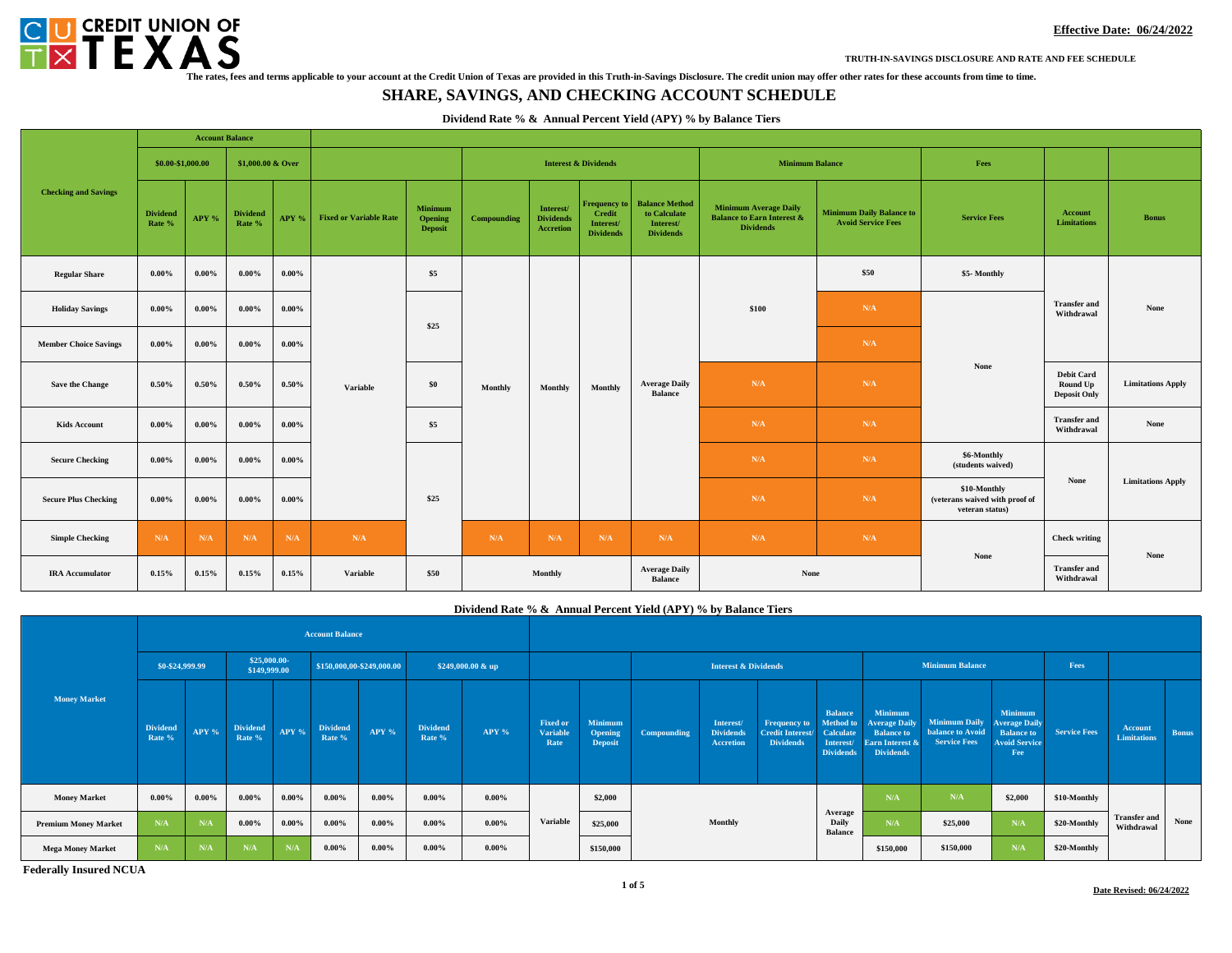### **TRUTH-IN-SAVINGS ACCOUNT DISCLOSURE - SHARE, SAVINGS, AND CHECKING ACCOUNTS**

1. Rate Information: The Annual Percentage Yield (APY) is a percentage rate that reflects the total amount of dividend / interest to be paid on an account based on the dividend / interest rate and frequency of compounding The dividend / interest rate and Annual Percentage Yield (APY) may change at any time as determined by Credit Union Management under the direction of the Credit Union Board of Directors. The disclosed dividend rate and Ann Yield on your Share account reflects the prospective rate and Annual Percentage Yield which the Credit Union anticipates will be paid for the current dividend period. The Simple Checking account is a non-interest bearing a interest is paid.

**2. Nature of Dividends:** Dividends are paid from current income and available earnings, after required transfers to reserves at the end of a dividend period.

3. Minimum Balance Requirements: The minimum balance requirements for each account are set forth above. Minimum balance requirements may include a minimum opening deposit, the minimum balance that you must maintain in the to avoid service fees, and the minimum balance that you must maintain each day to earn the stated Annual Percentage Yield for that account. For your Regular Share account the minimum balance required to open this account i share (par value of \$5.00) in the credit union. In addition, you must maintain a minimum daily balance of \$50.00, have transaction activity (credits or debits) for the past 90 days, and have other active accounts with us t service fee of \$5.00. You must maintain a minimum average daily balance of \$100.00 in the account to obtain the disclosed annual percentage yield.

4. Compounding and Crediting: The frequency with which dividends / interest will be compounded / credited is set forth above. The dividend / interest period is the period of time at the end of which an account earns divide The dividend / interest period begins on the first calendar day of the period and ends on the last calendar day of the period.

5. Balance Computation Method: For dividend / interest bearing accounts the Average Daily Balance method is used as set forth above. The Average Daily Balance method applies the periodic rate to the Average Daily Balance i the period. The average daily balance is calculated by adding the balance in the account for each day of the period and dividing that figure by the number of days in the period.

**6. Accrual of Dividends/Interest:** For dividend / interest bearing accounts, dividends / interest will begin to accrue on the business day you deposit cash and non-cash items (such as checks) to your account.

7. Effect of Closing: For dividend / interest bearing accounts, if you close your account before payment of dividends / interest on the account, you will not receive accrued dividends or interest. For your Regular Share, S (Kids, Holiday, and Member Choice), and Money Markets (Money Market, Mega, and Premium) accounts, the Credit Union reserves the right to require at least seven (7) days, and up to sixty (60) days' notice prior to withdrawa funds.

### **8. Transaction Limitations:**

(a) For your Regular Share, Save the Change, Kids Account, Holiday Savings, Member Choice Savings, and Money Markets (Money Market, Mega, and Premium) accounts you may not make more than six (6) withdrawals / transfers from your account to another account of yours or to a third party in any statement period by means of a pre-authorized or automatic transfer (including transfers by way of overdraft protection), telephonic order or instruc card, if applicable, or similar order made by you and payable to third parties. If you exceed the transfer limitations set forth above in any statement period, your Share Overdraft service, ACH service, Online Banking acce access, Telephone Teller access and your **Money Market** check-writing privileges may be cancelled, as applicable.

**(b)** For your **Save the Change account,** you will not be eligible for overdraft protection or privilege pay.

(c) For your Regular Share account, you will be charged a fee of \$5.00 for each withdrawal in excess of twelve (12) per calendar year. If you close your Share account within twelve (12) months of the opening date, you will closing fee of \$5.00; if you reopen your **Regular Share Account** within twelve (12) months, in addition to a Membership Fee, you will be charged a re-open fee of \$10.00.

**(d)** For your **Holiday Savings** account, you will be charged a fee of \$10.00 for each withdrawal or transfer made between February 1 and October 31 of the year.

- **(e)** For your **Member Choice Savings** account, you will be charged a fee of \$5.00 for each withdrawal or transfer made in excess of six (6) per calendar year.
- **(f)** For your **Money Market** account, you will be charged a per check charge of \$5.00 for each check that clears in excess of six (6) checks per monthly statement cycle.
- **(g)** For your **Mega Money Market account**, you will be charged a service fee of \$5.00 for each withdrawal in excess of six (6) per month.
- **(h)** For your **Premium Money Market** a**ccount**, you will be charged a service fee of \$10.00 for each withdrawal in excess of six (6) per month.

(i) For your Simple Checking account, you will be charged a per check charge of \$0.50 for each check that clears your account in excess of ten (10) checks per monthly statement cycle. You will be charged a bill payer fee o for Bill Payer service.

9. For your IRA Accumulator account, funds deposited into an Individual Retirement Plan are subject to penalties for early withdrawals imposed by the Internal Revenue Service. Contributions received with no instructions wi IRA Accumulator account for the calendar year in which they are received. You may not make any pre-authorized, automatic, or telephone transfers from this account to another account of yours or to a third party at any time balance falls below \$50.00 the account will be subject to closure.

10. Bonuses for Checking Accounts: Bonus offer is only valid on Secure Checking and Secure PLUS Checking. Offer not valid on second checking accounts. Limit one bonus per household and not combined with other offers. Flyer presented at account opening in-person. Bonus funds are considered interest by the IRS and reportable on IRS form 1099-INT.

(a) You will receive a matching deposit up to \$50.00 as a bonus. You will receive the matching deposit bonus as a credit to your new checking account once the account has been open a minimum of 60 days. You must open the a minimum balance of \$25.00 to obtain the matching deposit bonus. To earn the bonus, the matching deposit bonus amount will be determined by the initial deposit made at the time the new checking account was opened and will n Checking account must be in good standing to receive matching deposit bonus. Checking account with debit card must remain open for a minimum of six months or matching deposit bonus may be debited from account at closing.

(b) You will receive a matching deposit up to \$250.00 as a bonus. You will receive the matching deposit bonus as a credit to your new checking account once the account has been open a minimum of 60 days. You must open the a minimum balance of \$25.00. You must maintain a direct deposit of \$600.00 per month to obtain the matching deposit bonus. To earn the bonus, the matching deposit bonus amount will be determined by the initial deposit made new checking account was opened and will not exceed \$250.00. Checking account must be in good standing to receive matching deposit bonus. Checking account with direct deposit must remain open for a minimum of six months or deposit bonus may be debited from account at closing.

11. Bonuses for Save The Change Accounts: You will be eligible for a one-time match bonus in the amount of \$120 on the first \$240 in debit card roundups made to your Save the Change savings account each calendar year defin through December 31. Matching bonus funds are considered interest by the IRS and reportable on IRS form 1099-INT.

12. Fees for Overdrawing Accounts: Fees may be imposed on each check, draft, item, ATM card withdrawal, debit card withdrawal, debit card point of purchase, pre-authorized automatic debit, telephone initiated withdrawal, o electronic withdrawal or transfer transaction that is drawn on an insufficient available account balance. Current fee information is set forth below in Fee Schedule. You may consult your Account Agreement with the Credit U

13. Membership: As a condition of membership, you must purchase and maintain the minimum required share(s) and pay a nonrefundable membership fee as set forth below.

Par Value of One Share: \$5.00; Number of Shares Required: 1; Membership Fee: \$10.00

14. National Credit Union Share Insurance Fund. Member accounts in this Credit Union are federally insured to at least \$250,000.00 by the National Credit Union Administration and backed by the full faith and credit of the Government.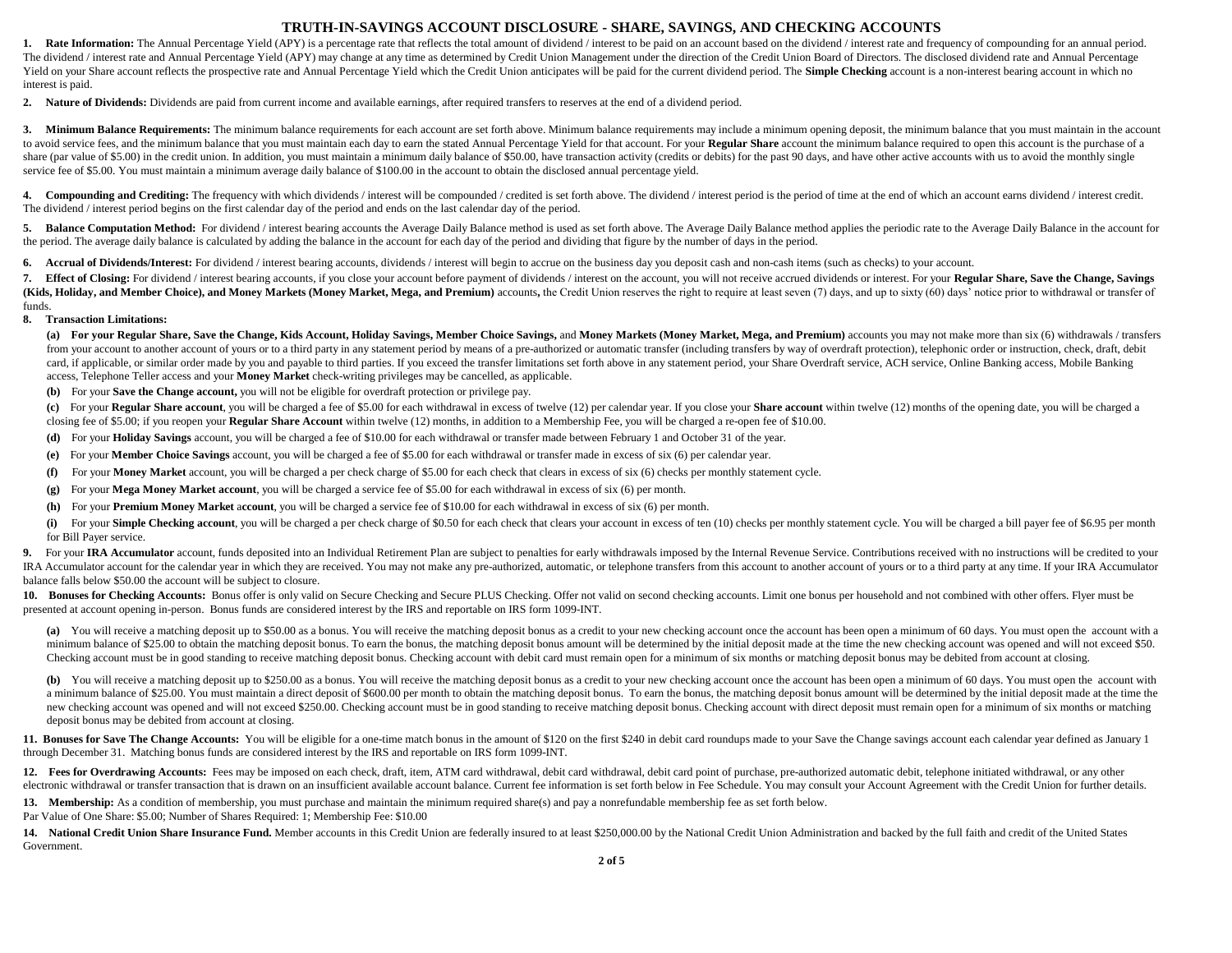

**TRUTH-IN-SAVINGS DISCLOSURE AND RATE AND FEE SCHEDULE**

**The rates, fees and terms applicable to your account at the Credit Union of Texas are provided in this Truth-in-Savings Disclosure. The credit union may offer other rates for these accounts from time to time.**

# CERTIFICATE OF DEPOSIT- RATE SCHEDULE

#### **APY\* = Annual Percentage Yield %**

| <b>Certificate of Deposit</b> |                                                                           |                    | <b>Account Terms</b> |                    |          |                    |       |                    |        |                    |        |                           |        |                           |           |                                    |                                      |                                    |                                      |                                  |                  |
|-------------------------------|---------------------------------------------------------------------------|--------------------|----------------------|--------------------|----------|--------------------|-------|--------------------|--------|--------------------|--------|---------------------------|--------|---------------------------|-----------|------------------------------------|--------------------------------------|------------------------------------|--------------------------------------|----------------------------------|------------------|
|                               |                                                                           | <b>6 Months</b>    |                      | 12 Months          |          | <b>18 Months</b>   |       | 24 Months          |        | 36 Months          |        | 48 Months                 |        |                           | 60 Months | <b>Fixed or</b><br><b>Variable</b> | <b>Interest</b><br><b>Compounded</b> | <b>Interest</b><br><b>Credited</b> | <b>Additional</b><br><b>Deposits</b> | <b>Renewals</b><br>Withdrawals   |                  |
|                               | <b>Minimum Opening</b><br><b>Deposit</b>                                  | Interest<br>Rate % | $APY*$               | Interest<br>Rate % | $APY*$   | Interest<br>Rate % | APY*  | Interest<br>Rate % | $APY*$ | Interest<br>Rate % | $APY*$ | <b>Interest</b><br>Rate % | $APY*$ | <b>Interest</b><br>Rate % | $APY*$    |                                    |                                      |                                    |                                      |                                  |                  |
| Certificate<br>of Deposit     | \$1,000-\$9,999.99<br>\$10,000-<br>\$24,999.99<br>$$25,000.00 \&$<br>Over | 1.19%              | 1.20%                | 1.98%              | $2.00\%$ | 2.08%              | 2.10% | 2.18%              | 2.20%  | 2.23%              | 2.25%  | 2.33%                     | 2.35%  | 2.47%                     | 2.50%     | Fixed                              | <b>Monthly</b>                       |                                    | Monthly Not Allowed                  | Allowed-<br><b>Interest Only</b> | <b>Automatic</b> |

| <b>IRA</b> Certificate of<br><b>Deposits</b> |                                          | <b>Account Terms</b>      |        |                           |        |                           |             |                           |        |                           |        |                           |       |                           |           |                                    |                                      |                                    |                                      |                      |                  |
|----------------------------------------------|------------------------------------------|---------------------------|--------|---------------------------|--------|---------------------------|-------------|---------------------------|--------|---------------------------|--------|---------------------------|-------|---------------------------|-----------|------------------------------------|--------------------------------------|------------------------------------|--------------------------------------|----------------------|------------------|
|                                              |                                          | 6 Months                  |        | 12 Months                 |        | 18 Months                 |             | 24 Months                 |        | 36 Months                 |        | 48 Months                 |       |                           | 60 Months | <b>Fixed or</b><br><b>Variable</b> | <b>Interest</b><br><b>Compounded</b> | <b>Interest</b><br><b>Credited</b> | <b>Additional</b><br><b>Deposits</b> | Withdrawals Renewals |                  |
|                                              | <b>Minimum Opening</b><br><b>Deposit</b> | <b>Interest</b><br>Rate % | $APY*$ | <b>Interest</b><br>Rate % | $APY*$ | <b>Interest</b><br>Rate % | $APY*$      | <b>Interest</b><br>Rate % | $APY*$ | <b>Interest</b><br>Rate % | $APY*$ | <b>Interest</b><br>Rate % | APY*  | <b>Interest</b><br>Rate % | $APY*$    |                                    |                                      |                                    |                                      |                      |                  |
| <b>Educational</b><br><b>IRA</b>             | \$500.00                                 |                           |        |                           |        |                           |             |                           |        |                           |        |                           |       |                           |           |                                    |                                      |                                    |                                      |                      |                  |
| <b>Roth/Traditio</b><br>nal IRA              | \$1,000.00                               |                           |        |                           |        | N/A                       |             |                           |        |                           |        |                           |       |                           |           | Fixed                              | Monthly                              |                                    | <b>Monthly</b> Not Allowed           | Allowed-             | <b>Automatic</b> |
| <b>IRA</b>                                   | \$500.00-\$9,999.99                      | 1.19%                     | 1.20%  | 1.98%                     | 2.00%  |                           |             | 2.18%                     | 2.20%  | 2.23%                     | 2.25%  | 2.33%                     | 2.35% | 2.47%                     | 2.50%     |                                    |                                      |                                    |                                      | <b>Interest Only</b> |                  |
| <b>Certificate of</b><br><b>Deposit</b>      | \$10,00.00<br>\$24,999.99                |                           |        |                           |        |                           |             |                           |        |                           |        |                           |       |                           |           |                                    |                                      |                                    |                                      |                      |                  |
|                                              | \$25,000.00 &<br>Over                    |                           |        |                           |        | $N/\Lambda$               | $N/\Lambda$ |                           |        |                           |        |                           |       |                           |           |                                    |                                      |                                    |                                      |                      |                  |

**Federally Insured NCUA**

**Date Revised: 06/24/2022**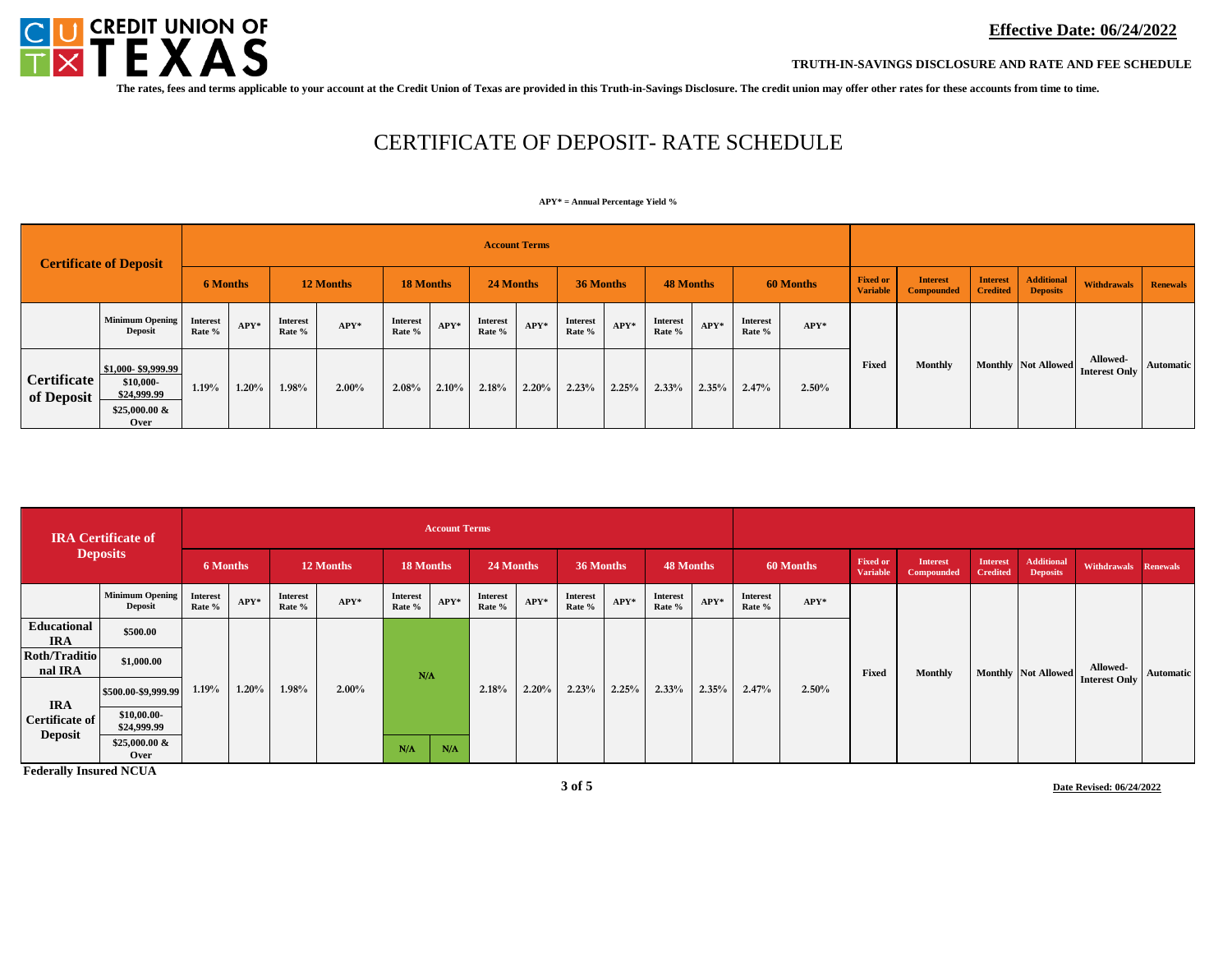### **TRUTH-IN-SAVINGS ACCOUNT DISCLOSURE - CERTIFICATES OF DEPOSIT**

**Certificates of Deposit −** Unless otherwise indicated, the term "Certificate of Deposit" also refers to your IRA Certificate of Deposit.

**1. Compounding and Crediting:** The frequency with which dividends / interest will be compounded / credited is set forth above. The dividend / interest period is the period of time at the end of which an account earns dividend / interest credit. The dividend / interest period begins on the first calendar day of the period and ends on the last calendar day of the period.

**(a)** For Fixed Certificates of Deposit, the interest rate and Annual Percentage Yield are fixed and will be in effect for the initial term of the account.

2. Minimum Opening Deposits: The minimum balance requirements are set forth above. Minimum balance requirements may include a minimum opening deposit and the minimum balance you must maintain each day to earn the stated Annual Percentage Yield for that Certificate of Deposit.

**3. Compounding and Crediting:** The frequency with which interest will be compounded / credited is set forth above. The interest period is the Certificate of Deposit's term. The interest period begins on the first calendar day of the term and ends on the maturity date.

**4. Balance Computation Method:** For Certificates of Deposit, interest is calculated by the Daily Balance Method which applies a daily periodic rate to the principle in the account each day.

**5. Accrual of Interest:** For Certificates of Deposit, interest will begin to accrue on the business day you deposit cash and non-cash items (such as checks) to your account.

**6. Transaction Limitations:** After your Certificate of Deposit Account is opened, you may not make deposits into the Account until the maturity date stated on the Certificate of Deposit or automatic renewal thereof. Your Certificates of Deposit are non-transferable and non-negotiable except for use as collateral on a loan which you obtain from us. IRA Certificate of Deposit may not be pledged as collateral.

7. Withdrawal of Interest Prior to Maturity: Withdrawal of Interest Prior to Maturity: Interest earned may be withdrawn prior to maturity without penalty. The Annual Percentage Yield is based on an assumption that interest will remain in the Account until maturity. A withdrawal will reduce earnings. (Upon automatic renewal, interest paid in the previous term becomes principal and is subject to early withdrawal penalties.)

**8. Penalties for Early Withdrawal of Principal:** We may impose a penalty if you withdraw any of the principal in your Certificate of Deposit before the maturity date.

**(a)** The penalty will equal thirty (30) days of interest in your Certificate of Deposit with a term of less than 12 months, ninety (90) days of interest in your Certificate of Deposit with a term of 12 months, and one hundred eighty (180) days of interest in your Certificate of Deposit with a term greater than 12 months. The penalty will be imposed regardless of whether interest equal to the amount of the penalty has been earned at the time of withdrawal. To the extent that interest in the Certificate of Deposit at the time of withdrawal is insufficient to pay the entire penalty assessed, the penalty will be assessed against principal. If the balance of a Certificate of Deposit is reduced below the disclosed minimum balance, the penalty will be assessed and the Certificate of Deposit will be closed. Upon automatic renewal, interest paid in the previous term and not withdrawn becomes principal and is subject to early withdrawal penalties

**9.** Exceptions to Early Withdrawal Penalties: At our option, we may pay the Certificate of Deposit before maturity without imposing an early withdrawal penalty under the following circumstances:

**(a)** When an account owner dies or is determined legally incompetent by a court or other body of competent jurisdiction.

**(b)** Where the Certificate of Deposit is an Individual Retirement Account (IRA) and any portion is paid within seven (7) days after the establishment of the plan or the owner attains age 59 1/2 or becomes disabled.

**10. Maturity:** Your Certificate of Deposit will mature as indicated on this Truth-In-Savings Disclosure, or on your transaction receipt, account summary, or statement.

**11. Renewal Policies:** Your Certificates of Deposit will automatically renew at maturity for the same term and at the interest rate then being paid on Certificate of Deposit of that type and term. You will have a grace period of seven (7) calendar days after the maturity date to withdraw the funds in the Certificate of Deposit without being charged an early withdrawal penalty. The above notwithstanding, the Credit Union may, at its election, notify you not less than fifteen (15) days prior to the maturity date that (a) the Certificate of Deposit will be renewed for a different term or, (b) the Certificate of Deposit will not be renewed. In the event the Certificate of Deposit will not be renewed at maturity, funds in your Certificate of Deposit will be paid into your Share Account and will earn dividends at the rate and APY paid on those Accounts.

12. Membership: As a condition of membership, you must purchase and maintain the minimum required share(s) and pay a nonrefundable membership fee as set forth below.

Par Value of One Share: \$5.00; Number of Shares Required: 1; Membership Fee: \$10.00

**13. National Credit Union Share Insurance Fund:** Member accounts in this Credit Union are federally insured to at least \$250,000.00 by the National Credit Union Administration and backed by the full faith and credit of the United States Government.